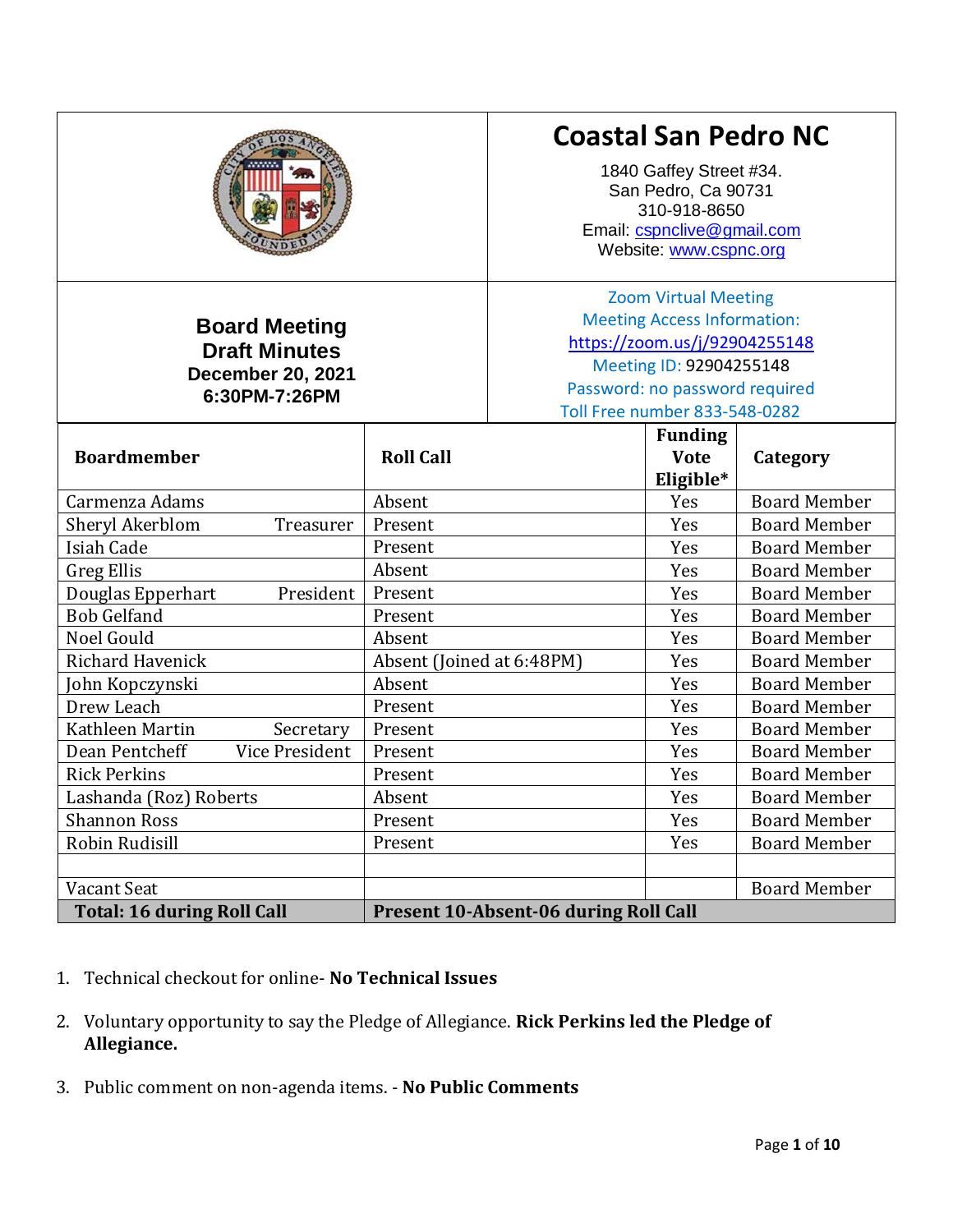4. Call to order- **The meeting was called to order by Doug Epperhart,** and roll call- **Roll was called by Ms. Martin**

| Present-10                                                | Absent-06                      |
|-----------------------------------------------------------|--------------------------------|
| Akerblom, Cade, Epperhart, Gelfand, Gould, Leach, Martin, | Adams, Ellis, Gould, Havenick, |
| <b>Pentcheff, Perkins, Rudisill</b>                       | Kopczynski, Roberts            |

- 5. Board member comment on non-agenda items. [May include comment on Board members own activities/brief announcements; brief response to statements made or questions posed by persons exercising their general public comment rights or asking questions for clarification; introduction of new issues for consideration by the Board at its next meeting; or requests for research and a report back to the Board.]
- 6. Approval of prior meeting minutes. **November Minutes-Item Postponed** Special Board Meeting Minutes – **Approved without objection**
- 7. Report from Los Angeles Police Department [5 minutes] Officer Morales Port Police- **Gave update on crimes. There has been theft and vandalism at the Waterfront. Keep packages out of sight. One Catalytic Convertor was stolen. The Catalytic Convertor etching event will be rescheduled.**
- 8. Motion to Prevent and/or Mitigate Proposed Rent Increase at Navy Ball Fields on North Gaffey Street- **Presented by Mr. Pentcheff**

# **Mr. Havenick joined the meeting at 6:48PM**

## **Public Comment: Ms. Jacobs- supports stopping the rate increase. Mr. Mc Osker- agrees the rates should not be increased. Mr. Franz- What is the justification for the increase? Motion Passed**

CSPNC Item 8. Motion to Prevent and/or Mitigate Proposed Rent Increase at Navy Ball Fields on Gaffey Street Western Avenue.

Whereas, the U.S. Department of Defense has informed the community of a significant increase in the annual rent of the

Navy ball fields on Western Avenue near Palos Verdes Drive, and

Whereas, increased rent would place an onerous burden on the groups using the fields,

Therefore, be it resolved, the Coastal San Pedro Neighborhood Council urges that Councilmember Joe Buscaino, and

other concerned elected officials and agencies make all possible efforts to prevent and/or mitigate the proposed rent increase.

| <b>Moved: Epperhart Second: Gelfand</b> |  |
|-----------------------------------------|--|
|-----------------------------------------|--|

| $Yes -10$ | $No-00$ | Abstain-01 | Absent-05 |
|-----------|---------|------------|-----------|
|-----------|---------|------------|-----------|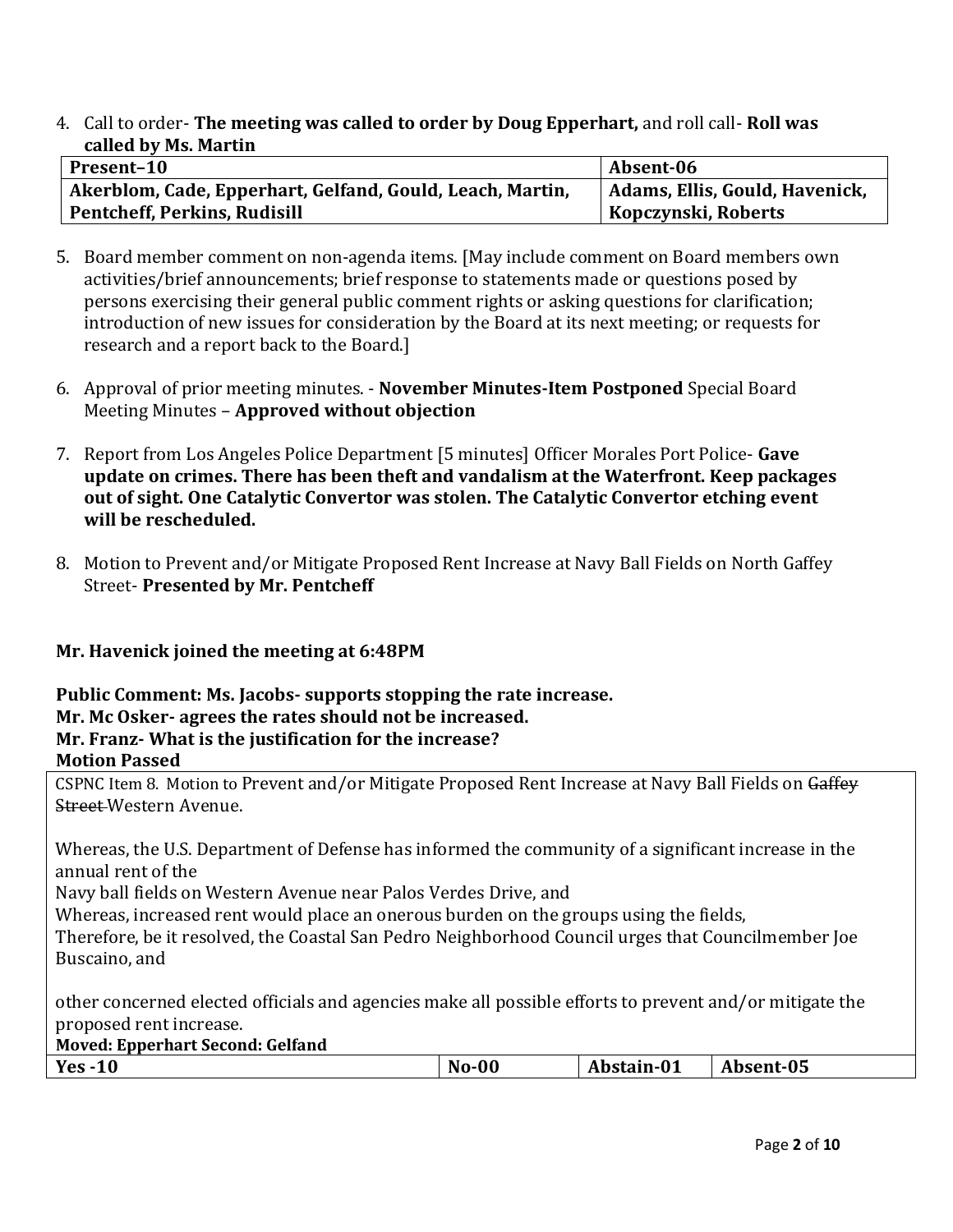| Akerblom, Cade, Epperhart, Gelfand,     | None | Pentcheff | Adams, Ellis, Gould, |
|-----------------------------------------|------|-----------|----------------------|
| Havenick, Leach, Martin, Perkins, Ross, |      |           | Kopczynski, Roberts, |
| <b>Rudisill</b>                         |      |           |                      |

## **Items Moved to Consent Items 9, 10, 11, 12, 14, 15, 16, 19, 20**

9. Motion to request revised STAP Request for Proposal.

9. Motion to request revised STAP Request for Proposal.

Planning, Land Use and Transportation Committee

Whereas, on August 16, 2021 the Coastal San Pedro Neighborhood Council approved a motion in opposition to the City's

proposed designs in the digital bus shelter plan, including such features as digital billboards and package drop off, and

further requested that new proposals be prepared, including a CEQA analysis,

Whereas, a one-year extension of the digital bus shelter contract has been proposed and should be approved at the December Board of Public Works meeting.

Therefore, be it resolved, the Coastal San Pedro Neighborhood Council recommends that the one-year postponement be

used to write a new Request for Proposal that respects the environment, health, safety and privacy. (CF-20-1536 and Board of Public Works)

https://cityclerk.lacity.org/lacityclerkconnect/index.cfm?fa=ccfi.viewrecord&cfnumber=20-1536

10. Motion to support Coastal Equity and Environmental Justice Policy.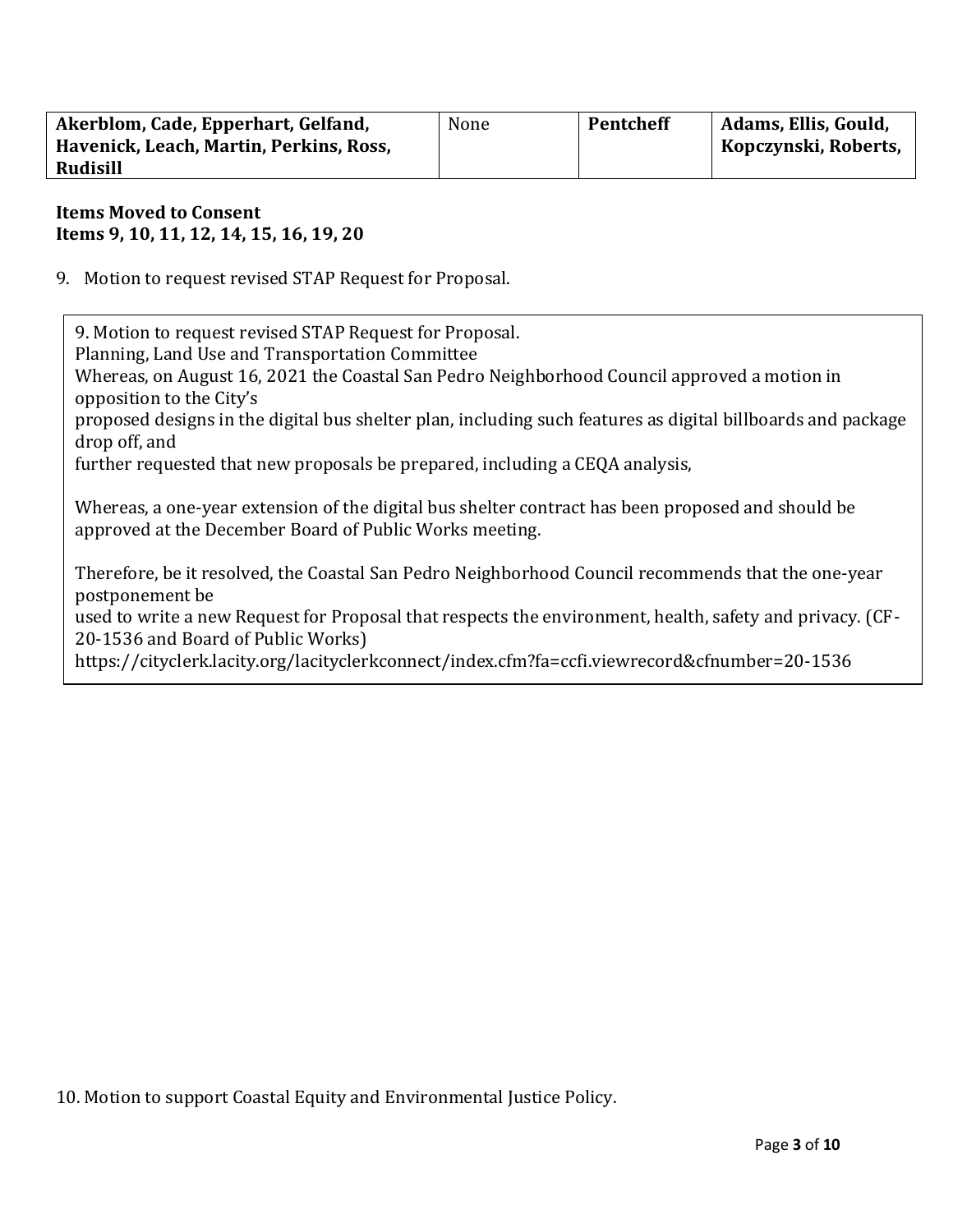10. Motion to support Coastal Equity and Environmental Justice Policy.

Planning, Land Use and Transportation Committee

Whereas, the Coastal Zone must be made accessible to all Angelenos;

Whereas, California Government Code §65040.12 defines "environmental justice" as the fair treatment of people of all

races, cultures, and incomes with respect to the development, adoption, implementation, and enforcement of environmental laws, regulations, and policies;

Whereas, State Assembly Bill 2616 (Burke) amended the Coastal Act in 2016 to give all local governments, including the

City of Los Angeles, the authority to consider environmental justice and the equitable distribution of environmental bene

fits when acting on a coastal development permit;

Whereas, in 2019, the California Coastal Commission unanimously approved an 'Environmental Justice Policy' to ensure

equitable access to clean, healthy, and accessible coastal environments;

Whereas, a 'Coastal Equity and Environmental Justice Policy' would not only place our local determinations in greater

conformity with Chapter 3 of the California Coastal Act, but it would take a step towards correcting decades of injustice and exclusionary land use practices;

Whereas, the City of Los Angeles must take the lead in pursuing environmental justice in our coastal communities;

Therefore, be it resolved, the Coastal San Pedro Neighborhood Council supports the September 28, 2021 City Council

Motion to develop a 'Coastal Equity and Environmental Justice Policy' that will inform future land use policy, promote

greater public participation and engagement with underrepresented and/or underserved communities, and be reflected in

project determinations in the Coastal Zone. (CF-21-1071)

https://cityclerk.lacity.org/lacityclerkconnect/index.cfm?fa=ccfi.viewrecord&cfnumber=21-1071

11. Motion to support appeal of the project proposed for 2111-2139 Pacific Avenue.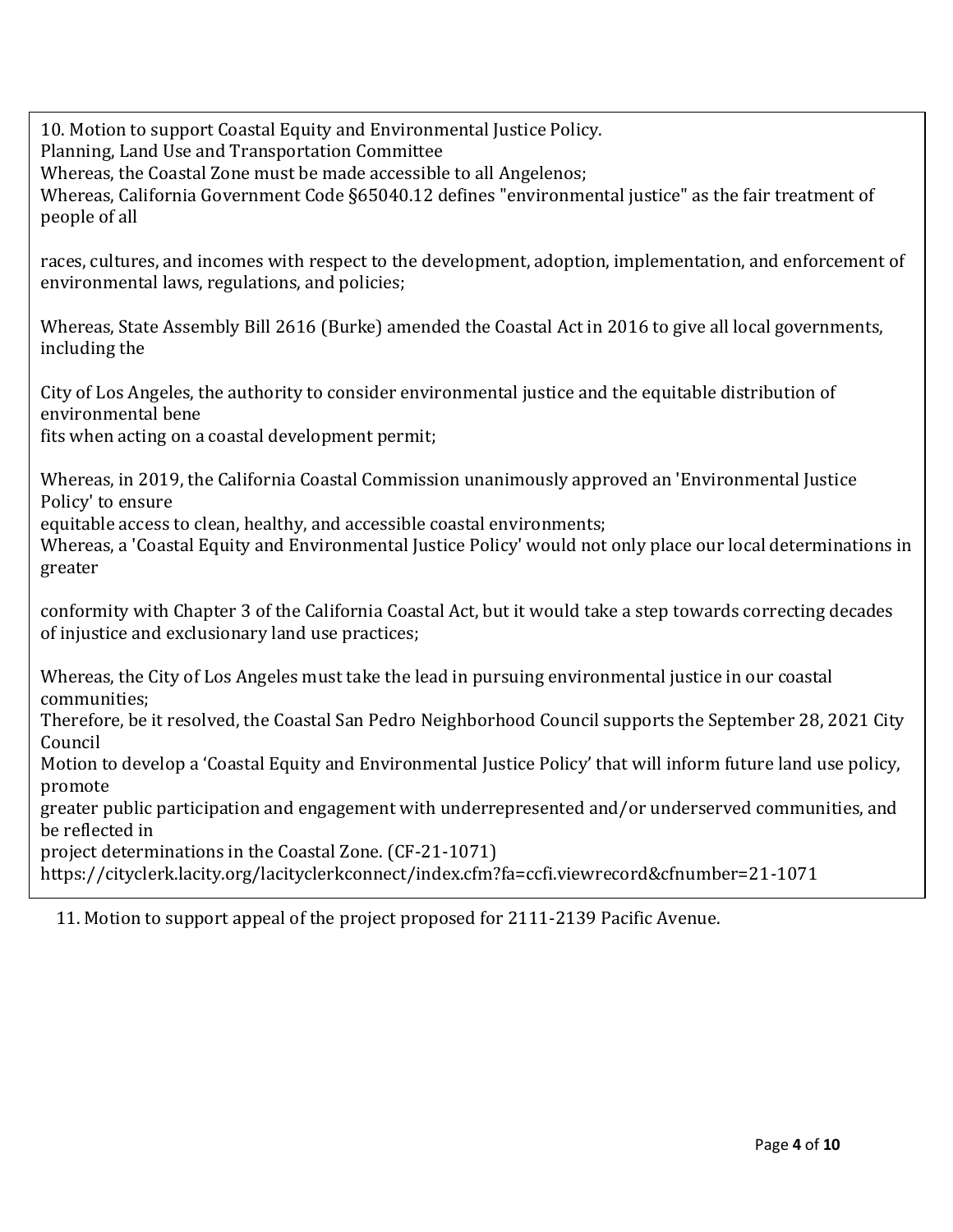11. Motion to support appeal of the project proposed for 2111-2139 Pacific Avenue. Planning, Land Use and Transportation Committee

Whereas, Coastal San Pedro Neighborhood Council has issued five letters recommending denial of and expressing serious

concerns about the proposed project at 2111-2139 Pacific Ave;

Whereas, an appeal of the City Planning Commission approval of the project was filed on October 20, 2021.

Therefore, be it resolved, Coastal San Pedro Neighborhood Council strongly supports the October 20, 2021 appeal of the

proposed project at 2111-2139 Pacific Ave. (CF-21-1269)

https://cityclerk.lacity.org/lacityclerkconnect/index.cfm?fa=ccfi.viewrecord&cfnumber=21-1269

12. Motion to provide adequate neighborhood council representative speaking time at Los Angeles City Council and committee meetings.

12. Motion to provide adequate neighborhood council representative speaking time at Los Angeles City Council and committee meetings.

Planning, Land Use and Transportation Committee

Whereas, Neighborhood Councils, which are branches of Los Angeles City government, are intended by the Los Angeles City Charter to promote citizen participation in government and to make government more responsive to local needs;

Whereas, the current rules of the Area Planning Commissions and the City Planning Commission allow neighborhood

council representatives to speak at Commission meetings on an agenda item in their communities;

Whereas, project advocates are allowed to set their own time limit to speak before the City Council and the Planning and Land Use Management (PLUM) committee, and Planning department representatives and Councilmember representatives are allowed unlimited time to speak, thus creating a significant imbalance and equity issue with regards to the presentation

of the views of developers, Planning, and the Council Office vs. the Neighborhood Councils;

Whereas, at the November 30, 2021 PLUM committee meeting the chair treated the Coastal San Pedro Neighborhood Council representative the same as any other public commenter.

Therefore, be it resolved, the Coastal San Pedro Neighborhood Council requests that the City Council and the PLUM

committee allow for the relevant Neighborhood Council representative to speak on an agenda item or amendment thereto during the agenda item hearing for a minimum of five minutes, with the chair's discretion to grant more time.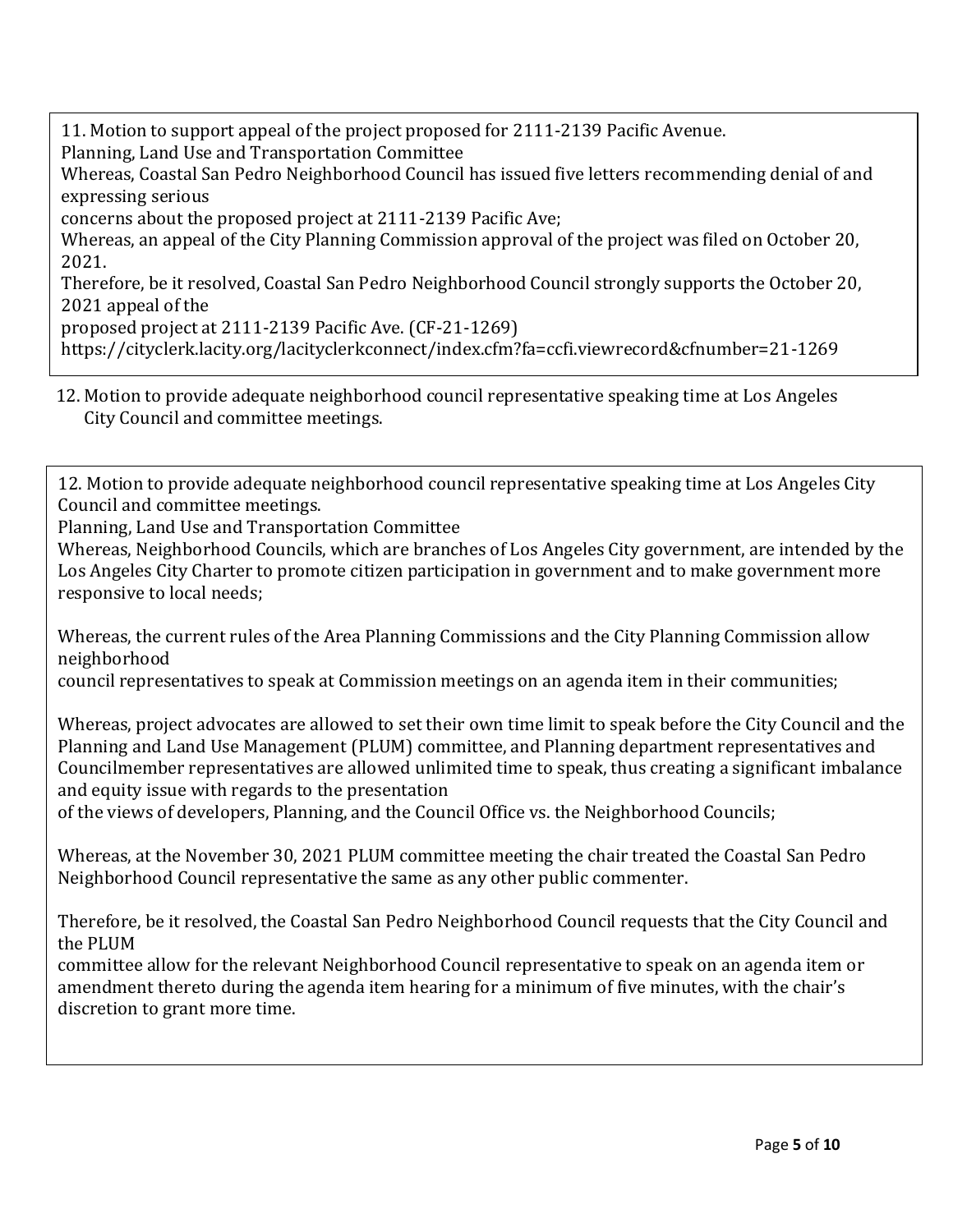- 13. Motion to oppose Buscaino amendment to proposed Mello Act ordinance. (CF 15-0129-S1) Item moved to after Item 19.
- 14. Motion to support Zero Emission Shipping Resolution (CF 21-0002-S175) and Ship It Zero Campaign.

14. Motion to support Zero Emission Shipping Resolution (CF 21-0002-S175) and Ship It Zero Campaign. Environment and Sustainability Committee

Whereas, the San Pedro Bay ports are the single largest contributor to the most harmful air emissions in the South Coast

Air Basin;

Whereas, oceangoing vessels are the single largest contributor to all air pollution from the San Pedro Bay ports except for

Greenhouse Gas, with ships following very closely behind the GHG contribution from heavy duty trucks, which are expected to decline in the near term in relation to ships;

Whereas, international shipping emissions are expected to represent 90 to 130% of 2008 emission levels by 2050, as de-

fined in the establishment of the Clydebank Declaration for Green Shipping Corridors (six by mid-2020s and including

the United States, reference https://ukcop26.org/cop-26-clydebank-declaration-for-green-shippingcorridors/);

Whereas, the Los Angeles City Council adopted on November 9, 2021 the Resolution calling for the transition to 100%

Zero Emission shipping at the Port of Los Angeles by 2030 (reference Council File 21-0002-S175, https://clkrep.lac-

ity.org/onlinedocs/2021/21-0002-s175\_mot\_10-05-21.pdf, and Press Release,

https://councildistrict4.lacity.org/press-re-

lease-la-city-council-adopts-councilmember-ramans-resolution-calling-transition-100-zero);

Whereas, the organization Pacific Environment (https://www.pacificenvironment.org) and Ship It Zero (https://ship-

itzero.org), a coalition of environmental and public health advocates, scientists, shipping experts, and shoppers, implemented the Ship It Zero campaign to urge some of the largest companies in the world to achieve zero emission shipping

by 2030;

Therefore, be it resolved, the Coastal San Pedro Neighborhood Council supports the Council File 21-0002- S175 and endorses the Pacific Environment organization and the Ship It Zero Campaign and urges other neighborhood councils to also

adopt motions of support for the Council File 21-0002-S175 and Ship It Zero Campaign.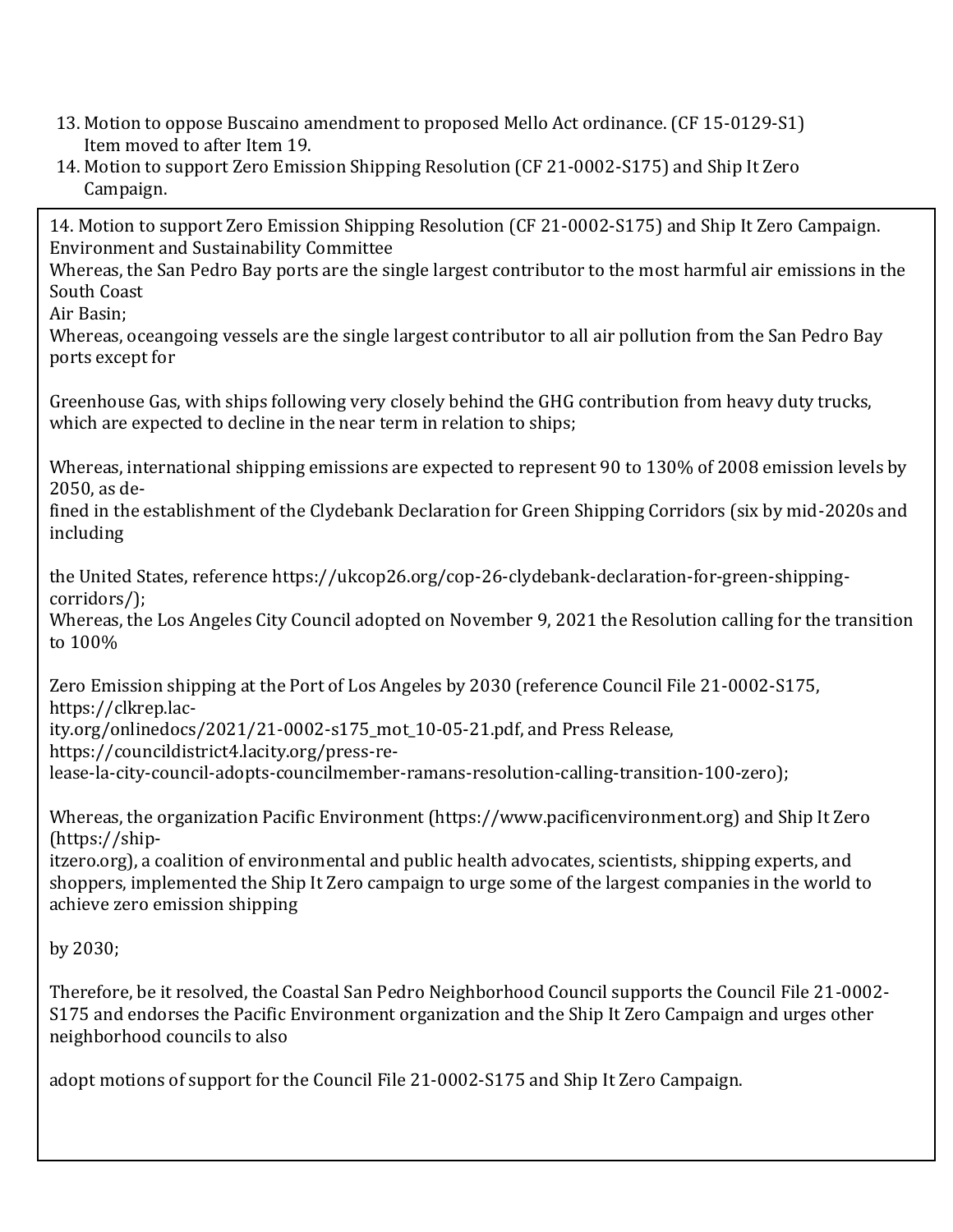15. Motion to adopt comments re: Berths 148-151 Wharf Improvement Project Mitigated Negative Declaration.

15. Motion to adopt comments re: Berths 148-151 Wharf Improvement Project Mitigated Negative Declaration. Environment and Sustainability Committee

Whereas, the Port of Los Angeles released the Berths 148-151 Wharf Improvement Project Mitigated Negative Declaration on November 18, 2021 with Comment Closure initially scheduled for December 20, 2021, which was extended on

December 8 to January 19, 2022; Whereas, the Berths 148-151 Project MND inadequately identifies the environmental impacts for the proposed project and a full Environmental Impact Review is reasonably justified to more comprehensively identify and mitigate the proposed project's environmental impacts.

Therefore, be it resolved, the Coastal San Pedro Neighborhood Council will submit the comment letter, "Berths 148-151

Wharf Improvement Project Mitigated Negative Declaration," prior to the January 19, 2022 closure of the Public Review period; and,

Be it further resolved, the Coastal San Pedro Neighborhood Council will also consider support of the comment letter under review by the Northwest San Pedro Neighborhood Council for submittal to the Port of Los Angeles prior

16. Motion to support work program development for preparing an ordinance to implement SB 9 (CF-2021-1414)

16. Motion to support work program development for preparing an ordinance to implement SB 9 (CF 2021- 1414)

Whereas, Senate Bill 9 takes effect on January 1, 2022, and

to the January 19, 2022 closure of the Public Review period.

Whereas, this is an urgent matter,

Whereas, if the City does not adopt its own guidelines, developers will be able to file project applications that take ad-

vantage of a lack of clarity that exists in the measure's language,

Therefore, be it resolved, the Coastal San Pedro Neighborhood Council strongly supports this motion that would provide guidelines for the implementation of SB 9 projects pending the development of an ordinance.

CF 2021-1414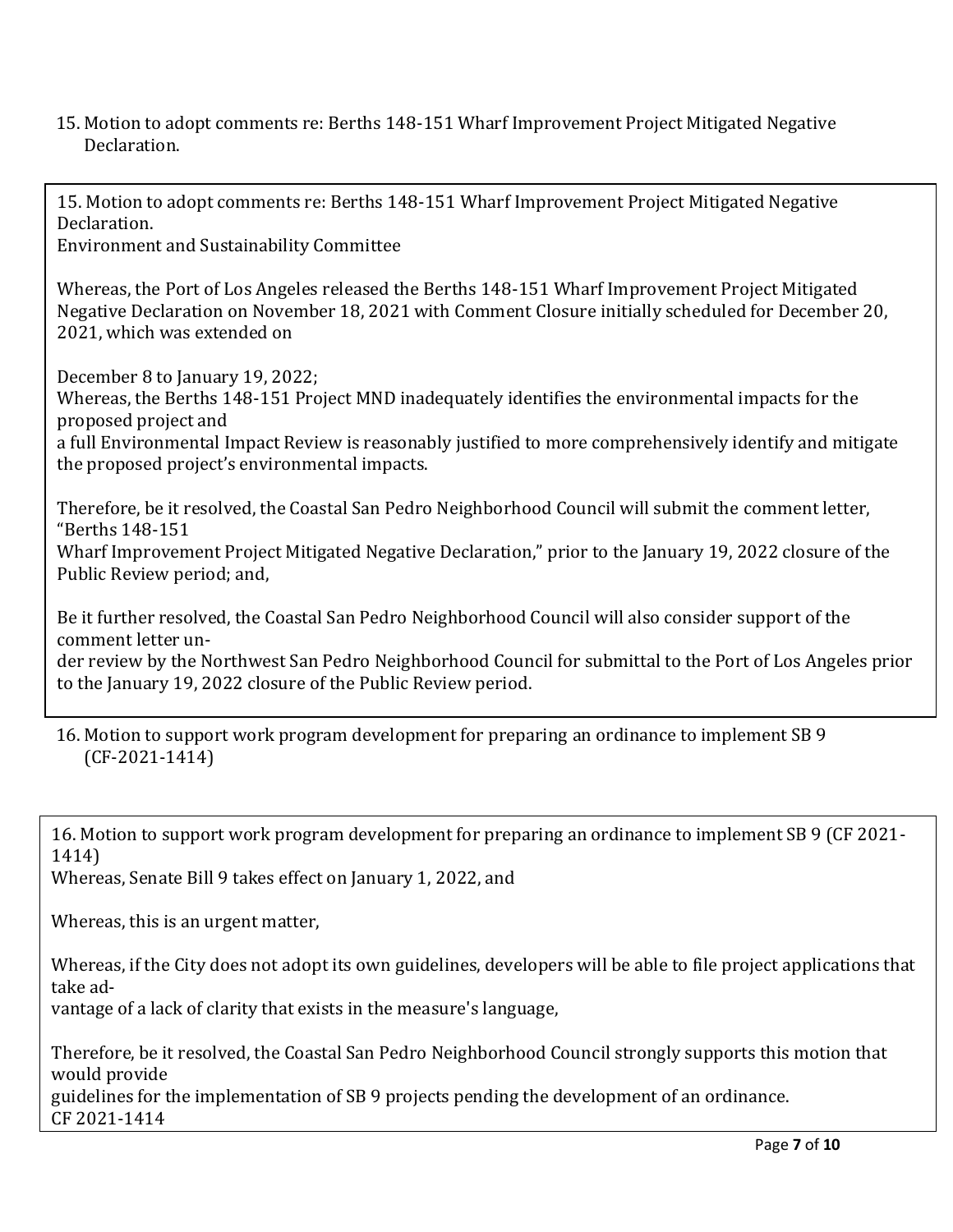- 17. Committee reports. Moved to after Item 13
- 18. Treasurer's Report Moved to after Item 13

# **Budget and Finance (Consent Calendar)**

19. Approval of Monthly Expenditure Reports for November 20. Approval of Monthly Expenses, including approval of Treasurer's payment of all recurring Neighborhood Council expenses including (but not limited to) Bridgegap Temporary Staffing and Services Agency, The Mailroom, and office supplies.

## **Public Comment:** None

**Motion Passed**

CSPNC **Motion to approve Consent Items 9, 10, 11, 12, 14, 15, 16, 19, and 20. Moved: Rudisill Second: Akerblom**

| Yes $-10$                             | $No-00$ | Abstain-01 | Absent-05            |
|---------------------------------------|---------|------------|----------------------|
| Akerblom, Cade, Epperhart, Gelfand,   | None    | Leach      | Adams, Ellis, Gould, |
| Havenick, Martin, Perkins, Pentcheff, |         |            | Kopczynski, Roberts  |
| Ross, Rudisill                        |         |            |                      |

## **Meeting moved to Item 13**

13. Motion to oppose Buscaino amendment to proposed Mello Act ordinance. (CF 15-0129-S1**) Amendments Moved: Pentcheff Second: Havenick- No objection**

#### **Public Comment: Ms. Jacobs- Median (4 people) low-income \$94,600 and moderate income \$96,000. (May not be Mello Act Numbers) Motion Passed**

CSPNC Item13. Motion to oppose Buscaino amendment to proposed Mello Act ordinance. (CF 15-0129-S1) Planning, Land Use and Transportation Committee

Whereas, on November 30, 2021, Councilmember Buscaino introduced an amendment to the draft Mello Ordinance during the Planning & Land Use Management (PLUM) hearing to change the existing options for inclusionary, **affordable** on-site residential units from three choices of a minimum of 8% for Extremely Low-Income Households, or 11% for Very Low-Income Households, or 20% for Low Income Households, to add a fourth option: 40% for Moderate Income Persons or

Households;

Whereas, while the text of this amendment states that it is a "minor adjustment," it is a very significant and consequential change, requiring analysis of the impact and findings;

Whereas, the required findings for approval of such a change were **a rational basis for the change was** not presented during the hearing and are is not in the council file and therefore the potential impacts and possible unintended consequences or loopholes related to this amendment are unknown;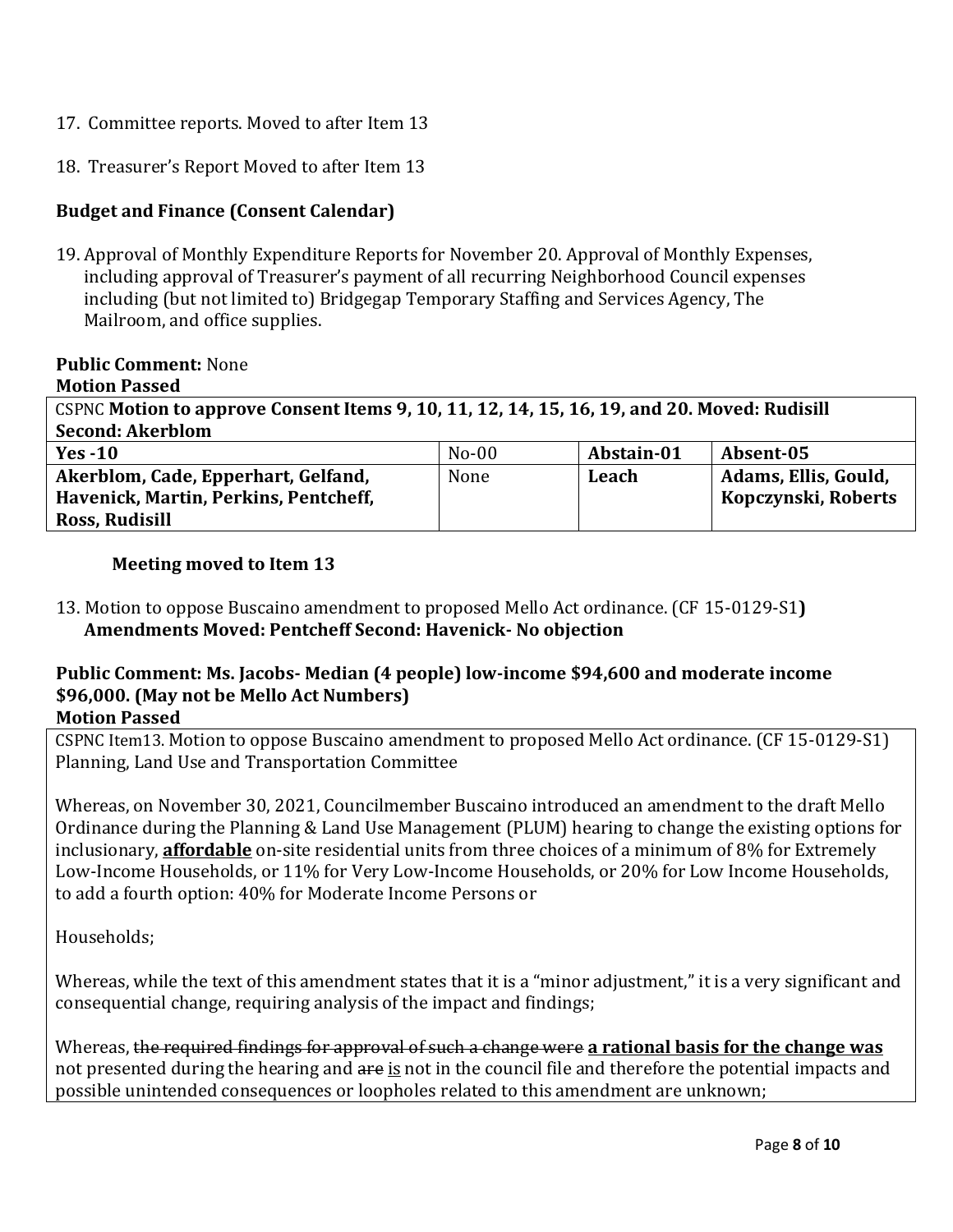Whereas, introducing this amendment at the meeting did not provide the public any time to provide informed testimony

and as such constitutes a systematic lack of transparency apparently intended to undermine public input;

Whereas, to participate, the public and neighborhood councils need to have access to such amendments with sufficient

time to review them;

Whereas, the City Planning Commission specifically considered this change and decided not to add the moderate-income category in order to keep the inclusionary options focused on the lower income categories;

Whereas, limiting access to affordable housing mainly impacts the multigenerational Black, Brown, and Indigenous communities, further exacerbating systemic racism, and further removing social, cultural, ethnic and economically diverse

populations from the Coastal Zone.

Therefore, be it resolved, the Coastal San Pedro Neighborhood Council opposes the substance of the amendment to add a fourth option for moderate income persons or households to the menu of inclusionary on-site residential unit options and objects to the process by which the amendment was presented;

Be it further resolved, the Coastal San Pedro Neighborhood Council requests that analysis and findings **rational basis** for this amendment be provided and that PLUM rehear this item with proper notice of this amendment.

#### **Moved: Planning, Land Use and Transportation Committee**

| Yes $-10$                               | $No-00$ | Abstain-01       | Absent-05            |
|-----------------------------------------|---------|------------------|----------------------|
| Akerblom, Cade, Epperhart, Gelfand,     | None    | <b>Pentcheff</b> | Adams, Ellis, Gould, |
| Havenick, Leach, Martin, Perkins, Ross, |         |                  | Kopczynski, Roberts  |
| Rudisill                                |         |                  |                      |

# **Meeting Moved to Item 17**

## 17. Committee reports.

Drew Leach, Outreach Committee**- They had a great time at the Holiday Parade. They were able to talk with constituents. It was the Coastal San Pedro's Twentieth Anniversary. Can we do a celebration?**

Bob Gelfand, Public Safety and Emergency Preparedness-**report on Elected Officials, would like to get the Ad Hoc Committee Started.** 

## 18. Treasurer's report.- **NPG Deadline is February 25, 2022. There is one submission.**

Budget and Finance (Consent Calendar)